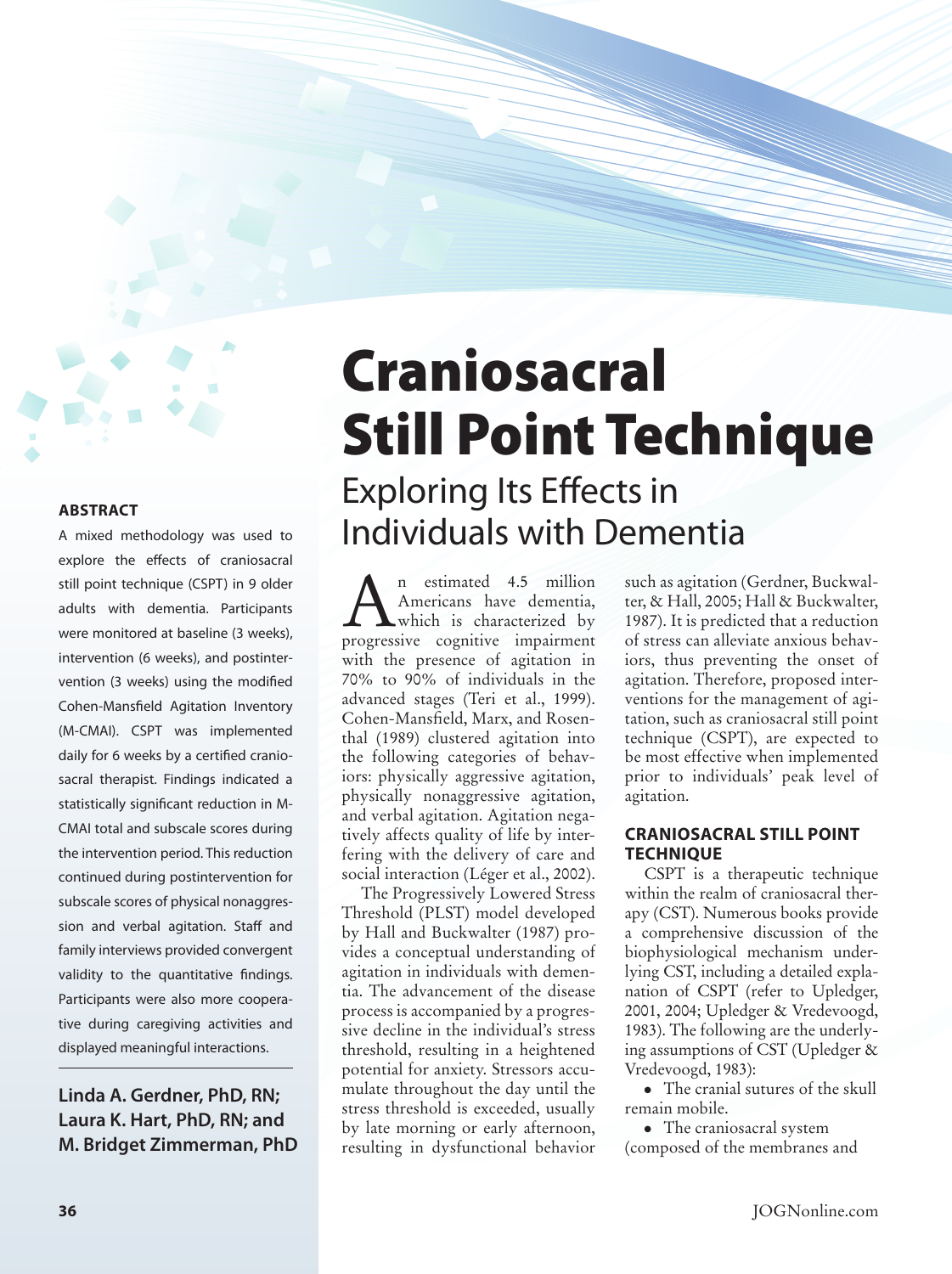cerebrospinal fluid [CSF] that protect the brain and spinal cord) is a semiclosed hydraulic system.

• The central nervous system's subtle rhythmic pulsation is key to health, and these pulsations can be palpated on the head and other areas of the body as subtle, bilateral waves in response to the rhythmic fluctuation of CSF within the ventricles.

Purportedly, the craniosacral rhythm can be modified and enhanced through implementation of CSPT. Simply stated, this is achieved when a skilled practitioner, using his or her hands, applies gentle resistance (no more than 5 grams) to one phase of the craniosacral rhythm while the second phase remains unaltered. This process is said to have a "profound relaxing effect on the autonomic nervous system" (Upledger, 2004, p. 113), resulting in increased symmetry and amplitude of the craniosacral rhythm, "a driving force behind the rhythmic rise and fall of cerebrospinal fluid pressure" (Upledger & Vredevoogd, 1983, p. 11).

CSPT could potentially benefit older adults with dementia in two ways. First, the relaxation response induced by CSPT may prevent or delay the onset of agitation when there is a lowered tolerance to stress. Second, the purported increase in symmetry and amplitude of the craniosacral rhythm that occurs with CSPT is expected support the exchange of CSF. This could have important implications, as research has shown that older adults with dementia exchange CSF at a much lower level than do healthy individuals (May et al., 1990; Rubenstein, 1998). Studies report that CSF shunting in individuals with dementia results in a stabilization of cognitive impairment; findings are attributed to the enhanced clearance of CSF (Salmon, 1969; Silverberg et al., 2002).

Therefore, the purpose of this pilot study was to explore the effects of CSPT in individuals with dementia, with an emphasis on agitation. To date, no published studies have evaluated CSPT with this population.

#### **Method**

The protocol for this intervention study was approved by the participating university's institutional review board. This pilot study was conducted over a 12-week period, using a mixed methodology to explore the following research questions in relation to the implementation of CSPT:

1. Is there a significant reduction in overall frequency of agitation, as measured by the modified CohenM a n s f i e l d Agitation Inventory (M-CMAI), during the intervention period compared with baseline?

2. Is there a sustained reduction in agitation during the 3-week postintervention period, as measured by the M-CMAI?

3. What are the participants' responses to CSPT, as perceived by staff and family?

4. What do therapists identify as barriers and facilitators of the implementation of CSPT?

Originally, we also intended to compare the frequency of agitation immediately before and after CSPT implementation using a visual analog scale. However, the interventions occurred mid-morning, generally before participants began exhibiting agitation. This facilitated implementation but did not provide differential comparison data for levels of agitation immediately preceding and following the intervention.

#### **Sample**

The study was conducted in two long-term care (LTC) facilities located in the midwestern United States: a 135-bed Catholic-based facility located in a rural town in Iowa (approximate population = 28,000) and a 139-bed Jewish-based facility lo-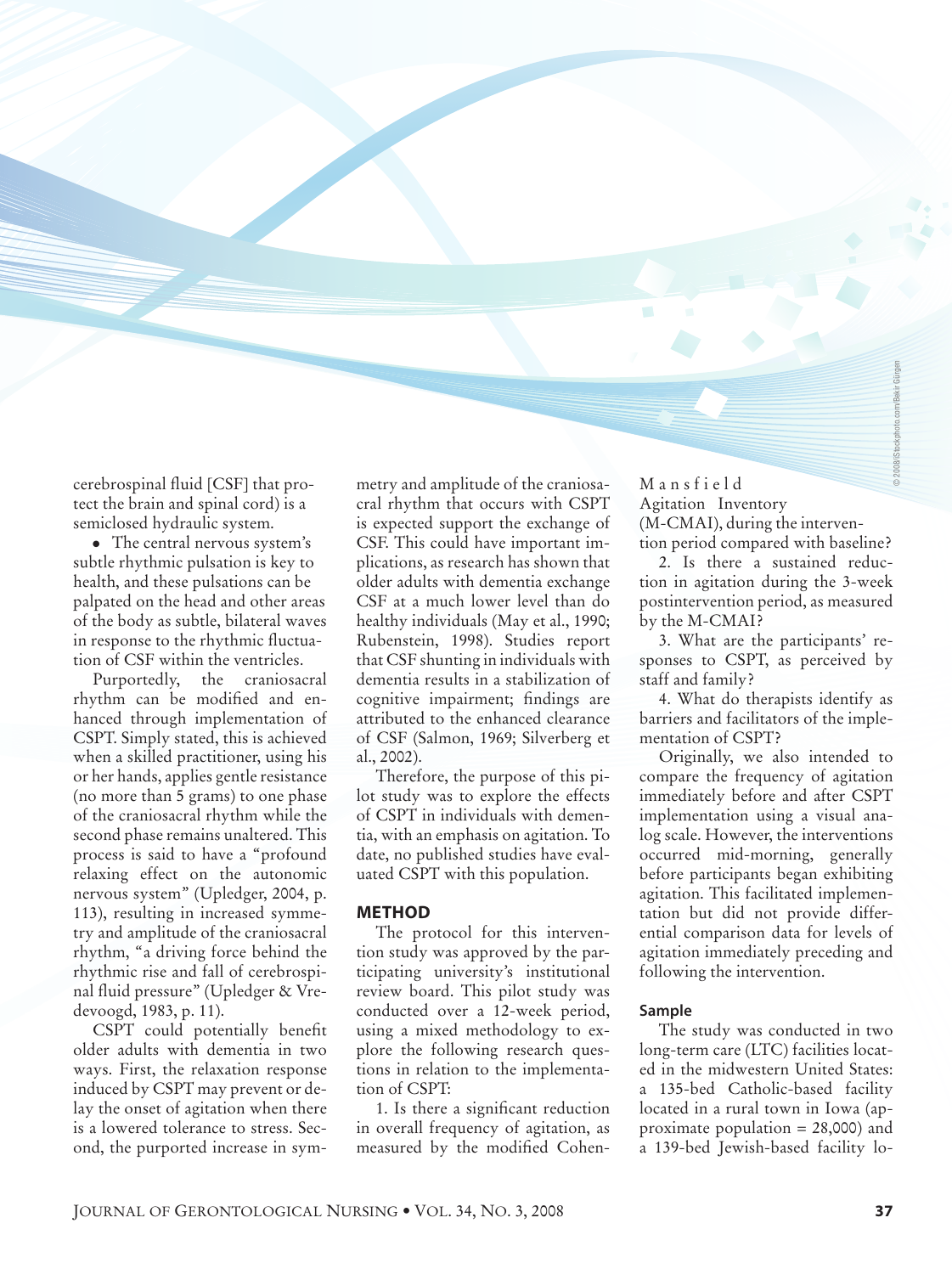

Figure 1. Hand position for craniosacral still point technique implementation at the head. Used with permission from the Upledger Institute, Inc. © 2007. http:// www.upledger.com

cated in an urban area of Minnesota (approximate population  $= 257,000$ ). In an attempt to reach the targeted sample size, we approached three additional LTC facilities in Minnesota; however, two declined to participate because of competing demands imposed on staff and administration, and the third declined to participate simply because it was believed facility staff and participants' families would be resistant to an intervention based on a concept unfamiliar to them.

Signed consent was obtained from the legally authorized representatives of 11 residents. Two of these residents died prior to the initiation of baseline data collection, leaving 9 residents who met the following inclusion criteria (and also completed the 12-week study): exhibited agitation as defined by Cohen-Mansfield et al. (1989), received scores between 3 and 7 on the Global Deterioration Scale (GDS) (Reisberg, Ferris, de Leon, & Crook, 1982), had no obvious signs of pain or infection at the time of enrollment, and had been a resident on the currently assigned unit for a minimum of 6 weeks.

As per CSPT protocol, residents were excluded from the study if they had experienced an acute stroke, cerebral aneurysm, or any condition



Figure 2. Hand position for craniosacral still point technique implementation at the feet. Used with permission from the Upledger Institute, Inc. © 2007. http:// www.upledger.com

that changes fluid pressure within the skull (Upledger, 2004). Residents were also excluded if there had been a change in prescribed psychotropic medications within the 4-week period prior to the onset of the study. This was done to ensure the stabilized effect had been reached prior to the onset of data collection. The principal investigator (PI) (L.A.G.) also monitored residents' records for changes in prescribed medications throughout the duration of the study. Importantly, there were no alterations in psychotropic medications during this period.

All participants were White and had lived at the specified LTC facility for a mean of 5.5 years (range = 7 months to 13 years). The majority were women  $(n = 6)$  with a mean age of 85 (age range = 67 to 101). Regarding marital status, 5 were widowed, 3 were married, and 1 was single. All had a diagnosis of dementia with a mean GDS score of 6.25 (range = 5 [*moderately severe cognitive decline*] to 7 [*very severe cognitive decline*]). Five participants were nonambulatory, 1 ambulated with assistance, and 3 were ambulatory. The majority of participants  $(n = 7)$  were totally dependent on staff for toileting, with 1 requiring extensive assistance and 1 requiring limited assistance.

### **Informants**

Staff, family members, and therapists participated in open-ended interviews to further explore participants' response to CSPT beyond the quantitative measure of agitation and within a real-life context. Each group of informants had a distinguishable role that guided their interaction with and relationship to the participants. This provided varied vantage points that added breadth to the depth of the assessment process.

*Staff*. Signed consent was obtained from 9 certified nursing assistants (CNAs), 6 who worked the day shift and 3 who worked the evening shift. All were women, were employed full time, and worked at the specified LTC facility for a mean of 8.3 years (range  $= 8$  months to 22 years). In addition, written consent was obtained from a male activity assistant who approached the PI and asked to be interviewed.

*Family Members*. Three spouses (1 husband, 2 wives), 5 adult children (3 sons, 2 daughters), and 1 friend (legally authorized representative) provided written consent. Of these, only 7 participated in the interviews. One son lived out of state and was not able to visit during the 12-week study period. In addition, the friend did not visit because she believed the resident's confusion prevented any meaningful interaction. The 7 people who were interviewed visited an average of 3 days per week (range = 1 to 6 days per week). Visits lasted an average of 40 minutes (range = 10 to 90 minutes).

*Therapists*. Signed consent was obtained from all 5 therapists. Research protocol dictated that each therapist be certified in CST with a minimum of 3 years of clinical experience. Practitioners had varied experience working with older adults with dementia. Two had a parent with dementia and 1 provided treatment to an older adult with dementia on a regular basis in her private practice. All of the therapists were White women.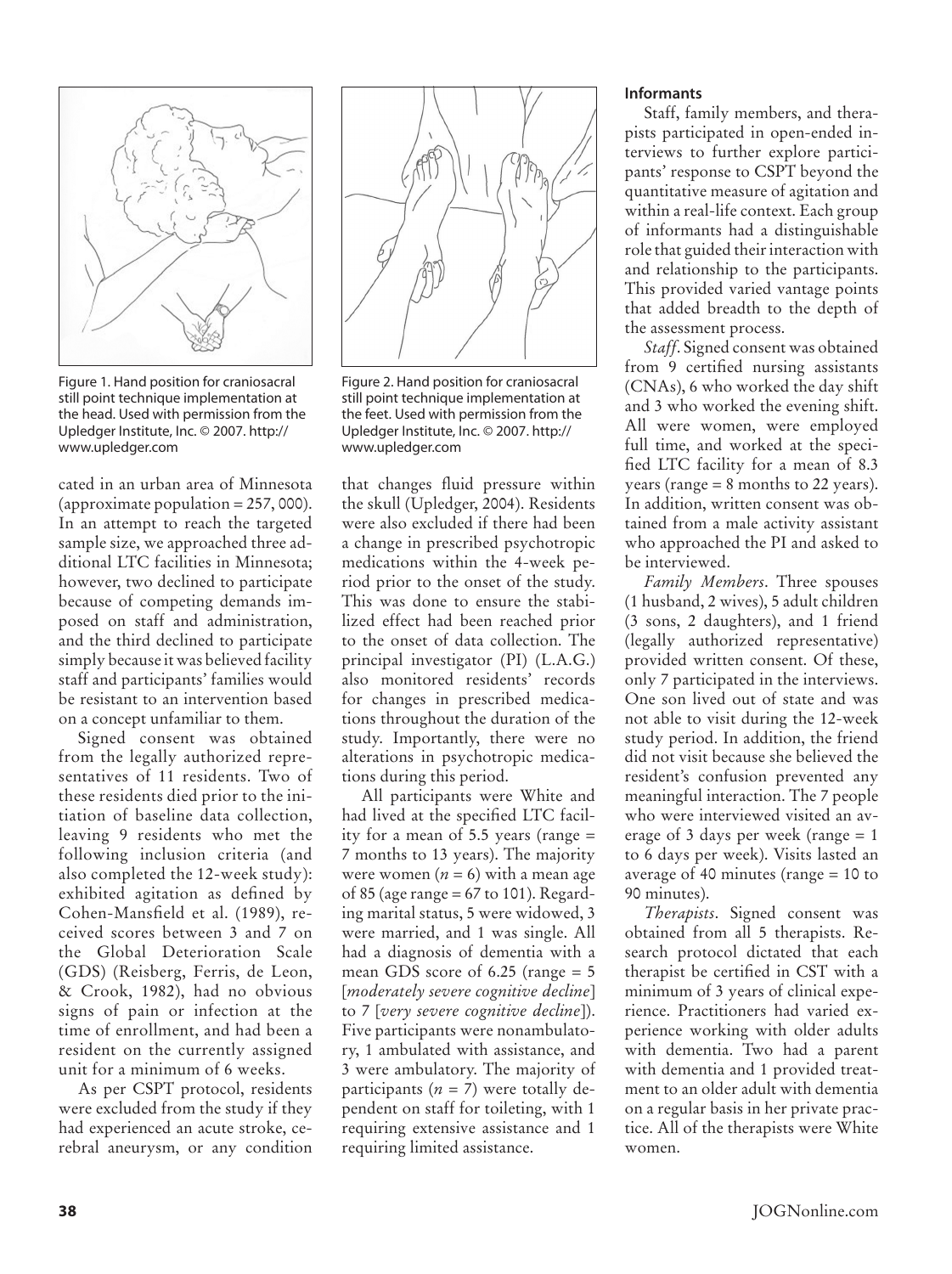# **Table**

#### **Mean change in agitation, as measured by the M-CMAI, at baseline, intervention, and postintervention (***N* **= 9)**

| <b>M-CMAI Scores</b>                  | <b>Baseline</b><br>(Weeks 1 to 3) | Intervention<br>(Weeks 1 to 3) |                      | <b>Intervention</b><br>(Weeks 4 to 6) |                             | <b>Postintervention</b><br>(Weeks 1 to 3) |                      |
|---------------------------------------|-----------------------------------|--------------------------------|----------------------|---------------------------------------|-----------------------------|-------------------------------------------|----------------------|
|                                       |                                   | Mean $\pm$<br><b>SEM</b>       | p Value <sup>a</sup> | Mean $\pm$<br><b>SEM</b>              | <i>p</i> Value <sup>a</sup> | Mean $\pm$<br><b>SEM</b>                  | p Value <sup>a</sup> |
| Total                                 | $65 \pm 4.2$                      | $47.4 \pm 3.2$                 | 0.002                | $43.8 \pm 2.7$                        | 0.001                       | $49.6 \pm 5.8$                            | 0.126                |
| Physically aggressive<br>agitation    | $25.1 \pm 2.1$                    | $19.5 \pm 1.6$                 | 0.007                | $18.5 \pm 1.5$                        | 0.003                       | $21.3 \pm 1.8$                            | 0.336                |
| Physically<br>nonaggressive agitation | $23.9 \pm 2.8$                    | $17.8 \pm 1.6$                 | 0.008                | $16.3 \pm 1.7$                        | 0.001                       | $17.4 \pm 2.6$                            | < 0.001              |
| Verbal agitation                      | $15 \pm 2.2$                      | $9.3 \pm 1.5$                  | < 0.001              | $8.5 \pm 1.1$                         | < 0.001                     | $8.9 \pm 1.4$                             | 0.004                |

*Note: M-CMAI = modified Cohen-Mansfield Agitation Inventory; SEM = standard error of measurement. a Comparison with baseline score.*

#### **Data Collection**

*GDS*. Following training, the Director of Nursing (in collaboration with the PI) used the GDS to stage each participant's degree of cognitive and functional impairment. Staging was completed for purposes of inclusion criteria. The GDS is divided into seven categories of clinically identifiable stages of the disease process (1 = *no cognitive decline* to 7 = *very severe cognitive decline*) and has been correlated significantly  $(r =$ –0.31 and –0.64; *p* < 0.05) with independent psychometric assessments (Reisberg et al., 1982).

*M-CMAI*. The overall frequency of agitation was measured using a modified version of the CMAI (Cohen-Mansfield et al., 1989). The original instrument was designed to assess the frequency of 29 agitated behaviors over a 2-week period and has well-established psychometric properties (Cohen-Mansfield et al., 1989; Miller, Snowdon, & Vaughan, 1995). This instrument was modified to assess the overall frequency of agitation on a weekly, rather than biweekly, basis to provide a more precise measure of agitation within the timeline of this study.

As with the original instrument, an individual level score is generated for each of the 29 behaviors.

The frequency of each behavior is classified into a score ranging from 1 to 7. A score of 1 indicates the nonoccurrence of a specified behavior. Occurrence scores range from 2 to 7, with defining criteria modified to accommodate the weekly observation period. A score of 2 indicates the behavior occurred only once during the specified week, whereas a score of 7 indicates the behavior occurred several times per hour.

Prior to implementation, the PI trained the CNAs in use of the M-CMAI. Initially, two pairs of CNAs from each facility were asked to independently, yet simultaneously, assess the frequency of agitated behaviors of selected participants using the M-CMAI. Interrater agreement ranged from  $0.87$  to  $0.96$  (mean = 0.93).

The M-CMAI was completed weekly throughout the 12-week observation period (3-week baseline assessment, 6-week intervention period, and 3-week postintervention period). The PI worked closely with staff during the initial weeks to ensure proper assessment and documentation. A designated charge nurse monitored weekly adherence throughout the duration of the study with the PI checking periodically to ensure compliance to research pro-

tocol. Internal consistency of the M-CMAI total score over time was calculated using Cronbach's alpha coefficient (baseline = 0.71, interven- $\text{tion} = 0.80$ , postintervention = 0.95).

*Therapists' Notes*. A separate form was completed by the therapists to document the date, time, details about the implementation of CSPT (e.g., location of hand placement, length of intervention), participant's degree of tolerance, and extraneous variables (e.g., severe upper respiratory infection) that may have affected the resident's degree of agitation. These data provided a means of tracing adherence as well as anecdotal information to inform quantitative findings.

*Open-Ended Interviews*. Two audiotaped open-ended interviews were conducted with the CNAs and family members. At baseline, each CNA was interviewed to determine the most challenging aspects of caring for someone with dementia and the strategies used to manage agitation. A second interview was conducted after completion of the 6-week intervention period to query staff on the participants' response to the intervention. An activity assistant asked to be included in the second phase of the interview process after he began noticing "unexplained changes"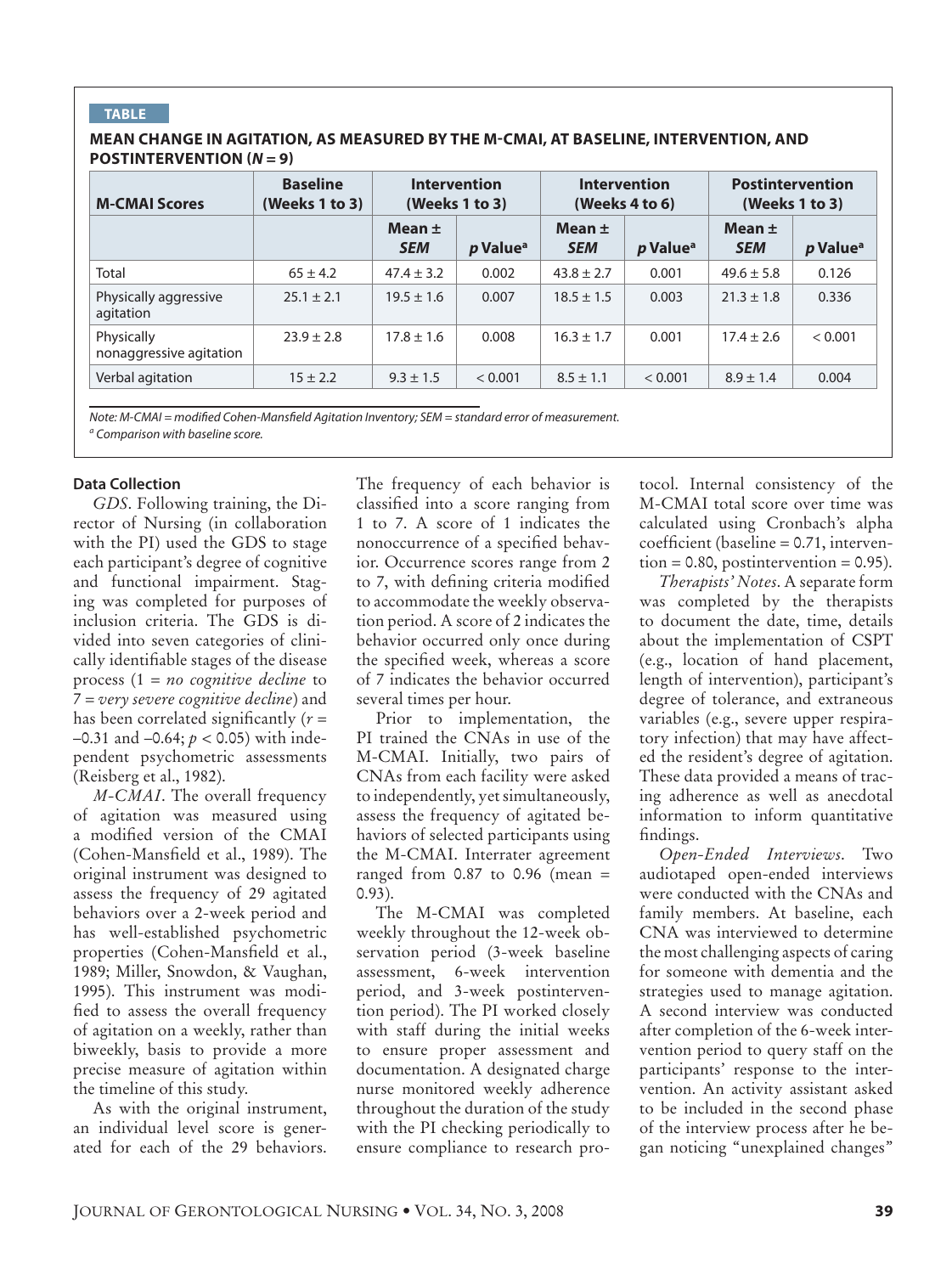

Figure 3. Mean total scores of the modified Cohen-Mansfield Agitation Inventory (M-CMAI) throughout baseline, intervention, and postintervention (*N* = 9).

in select residents during scheduled activities and at mealtimes.

Baseline interviews with family members focused on the quantity and quality of their visits with the older adult. After completion of the 6-week intervention period, family members were queried on the participant's response to the intervention and to again explore the quantity and quality of their visits.

The therapists were interviewed at the completion of the intervention period. They were asked to describe the participants' responses to the intervention, along with the barriers and facilitators of implementing CSPT.

#### **Procedure**

Following the 3-week baseline assessment, CSPT was implemented on each participant daily for 6 weeks by a certified craniosacral therapist. To maintain continuity, no more than two different therapists were assigned to any one participant during the 6-week period. An expert clinician and CST instructor worked intensively with the therapists at the beginning of the intervention phase and periodically thereafter to ensure proper technique.

CSPT was performed in participants' rooms in the presence or close proximity of a staff or family member. The time of intervention was based on consultations with staff and application of the PLST model (Hall & Buckwalter, 1987). Participants at the Iowa facility received the intervention at a consistent time between 10:00 a.m. and 11:00 a.m., and those in the Minnesota facility received the intervention between 9:30 a.m. and 10:30 a.m. CSPT was induced for a mean of 5.01 minutes (range = 30 seconds to 10 minutes, mode = 5 minutes).

CSPT may be implemented with the recipient in either a lying or sitting position, whichever is most comfortable and least disruptive to the participant. In addition, CSPT may be implemented at various locations on the body. The cranial approach (**Figure 1**) was the preferred

method. If the participant was unable to tolerate this approach, an alternative approach was used at the feet (**Figure 2**) or shoulders. For example, one participant (GDS score = 7) initially exhibited agitation by head thrashing and flinging movements of upper extremities. The degree of agitation increased when CSPT was induced using the cranial approach. Consequently, CSPT was induced bilaterally at the ankles, resulting in a progressive reduction of agitation and an increased relaxation response that often culminated in the participant dozing by completion of the intervention.

#### **Data Analysis**

Quantitative data were analyzed using the SAS/STAT procedure MIXED, version 9.1. The linear mixed model of analysis for repeated measures was used to evaluate the effects of the intervention on M-CMAI total scores and subscale scores (physically aggressive agitation, physically nonaggressive agitaton, and verbal agitation). The fixed effect in the model was time and consisted of baseline (3 weeks), intervention (6 weeks), and postintervention (3 weeks). Scores during the intervention period (mean for weeks 1 to 3 and 4 to 6) and postintervention period (mean for weeks 1 to 3) were compared with baseline scores (mean for weeks 1 to 3). Bonferroni's method was used to adjust the *p* value to account for the number of tests performed.

In preparation for qualitative data analysis, audiotaped interviews were transcribed by a paid research assistant. All qualitative data were analyzed by the first author (L.A.G.) using content analysis and case-oriented displays, as described by Miles and Huberman (1994). Initial coding was conducted separately for individual responses made by staff, family members, and therapists. Patterns were then displayed in a matrix to compare responses within and between groups (staff, family members, and therapists).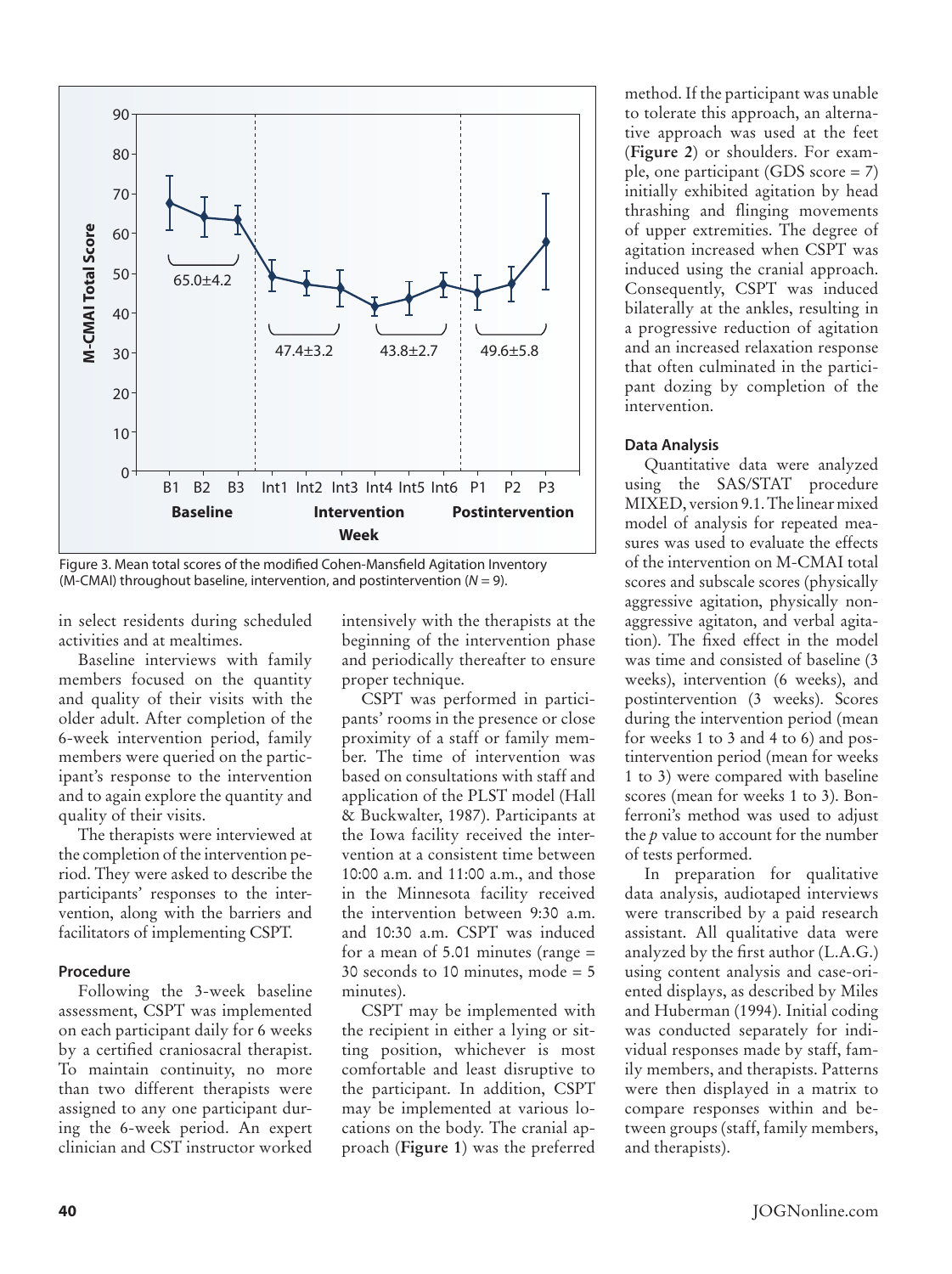Data were also triangulated to assess for validity. Quantitative data from the M-CMAI were compared with qualitative data specific to agitation. Qualitative data sources were used to compare the perspectives between staff, family members, and therapists, as well as the perspective from these individuals over time. These findings are presented by major themes: agitation, cooperation with daily caregiving activities, and meaningful interaction. This section concludes with a discussion about the perceived barriers and facilitators of implementing CSPT.

# **Findings Perception and Management of Agitation at Baseline**

The CNAs identified agitated behaviors as the most challenging aspect of caring for an individual with dementia. Residents' cognitive impairment was said to prevent them from "understanding that you [the CNA] are trying to help them [residents]." Consequently, the importance of nonverbal communication was emphasized. Diversion was also used in an effort to alleviate agitation. On occasion, residents' resistance to daily caregiving activities culminated in physical aggression. When this happened, the majority of CNAs responded by "walking away and approaching [the resident] later." A few CNAs added that "if all else failed," they would notify the nurse.

Similarly, family members identified agitation, especially verbal and physical aggression, as a factor that limited the frequency and duration of their visits. As a coping strategy, one daughter intentionally limited the duration of visits by arriving shortly before mealtime and leaving after staff had transferred her mother to the dining room. Other family members centered their visits around personal care activities.

#### **Intervention Adherence**

All CNAs who worked the day shift witnessed the implementation



Figure 4. Mean subscale scores of the modified Cohen-Mansfield Agitation Inventory (M-CMAI) throughout baseline, intervention, and postintervention (*N* = 9).

of CSPT on their assigned participant. They, along with the therapists, reported that, in general, participants were cooperative during the intervention, with a few becoming so "relaxed" that they fell asleep. This level of cooperation was particularly noteworthy in one participant, who usually responded to being touched by "scratching and swearing."

Participant cooperation led to an overall CSPT adherence rate of 99.7%. Six participants had complete data sets throughout the intervention period (6 weeks or 42 days). Three participants had occasional missing data. For example, one participant missed 1 day of intervention (97.6% adherence) because of a doctor's appointment. Another participant missed 2 days of intervention (95.2% adherence) because he was pacing the hallways of the LTC facility and was unable to be redirected to his room, where the intervention could be implemented. These incidents occurred midway through the 6-week intervention period. A third participant missed 5 days of CSPT (88.1% adherence). One day, the participant stated, "I don't feel good; please leave me alone." On a subsequent day, the participant was concerned that if he consented to the intervention, he would miss lunch. On three other occasions, his degree of agitation prevented the therapist from performing the intervention.

#### **Agitation**

Research questions 1 and 2 explored the effects of CSPT on the frequency of agitation in individuals with dementia during the intervention and postintervention periods compared with baseline, as measured by the M-CMAI. As identified in research question 3, each resident's response was further explored by open-ended interviews with staff and family members.

*M-CMAI*. There was a statistically significant reduction in the mean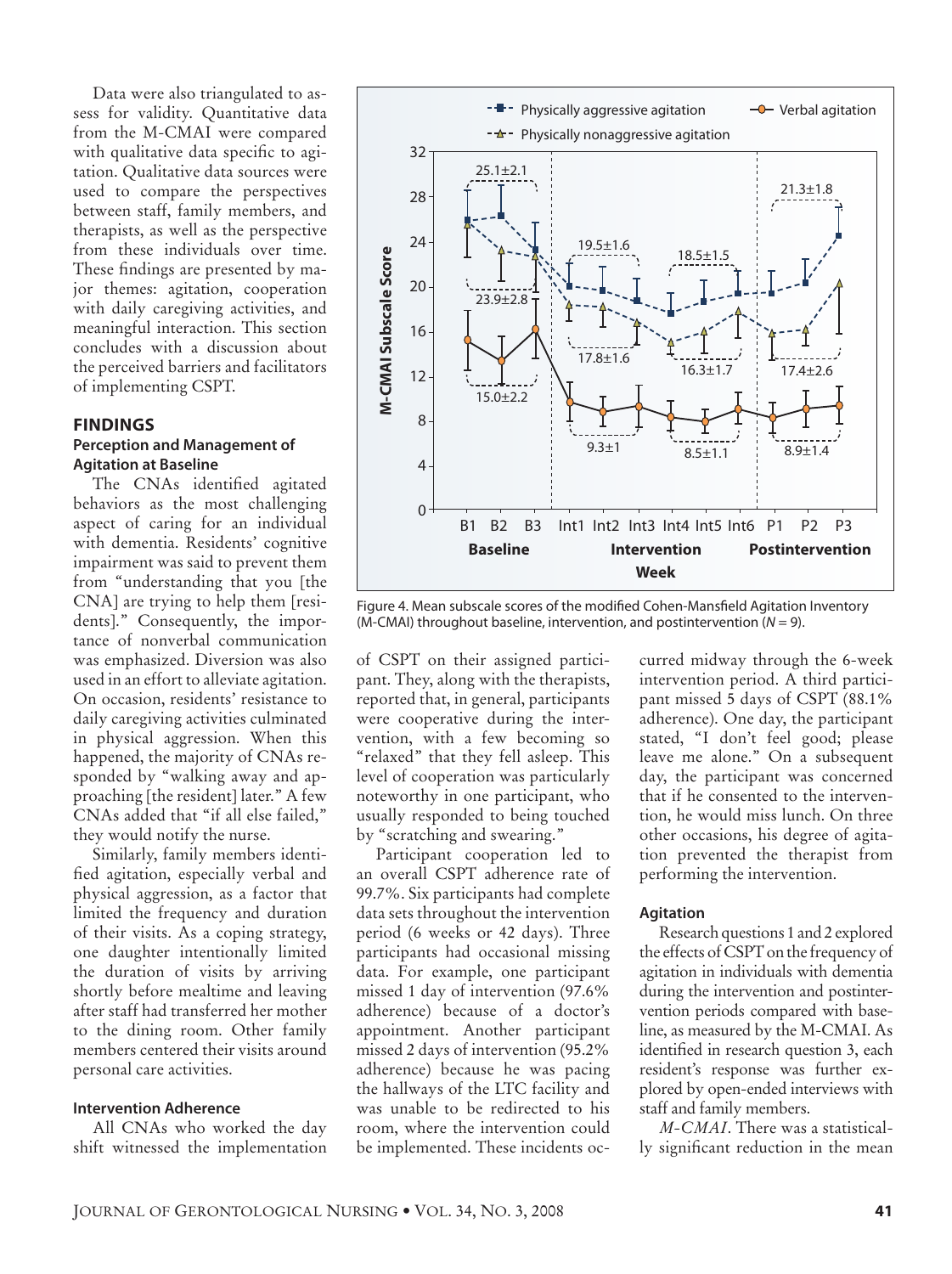M-CMAI total and subscale scores (physically aggressive agitation, physically nonaggressive agitation, and verbal agitation) during weeks 1 to 3 and 4 to 6 of the intervention period compared with baseline. A statistically significant reduction continued throughout the 3-week postintervention period for physically nonaggressive agitation and verbal agitation but not physically aggressive agitation (**Table**).

A graphic display of mean total scores for the M-CMAI is provided in **Figure 3**, with mean subscale scores presented in **Figure 4**. A substantial reduction is noted during week 1 (compared with baseline) with a gradual decline until week 4, at which point the majority of scores (total, physically nonaggressive agitation, and verbal agitation) begin an unexplained slight increase throughout the duration of the intervention. Following the initial reduction, verbal agitation remained relatively constant throughout both the 6-week intervention period and the 3-week postintervention period. Physically aggressive and nonaggressive agitation showed a greater increase in frequency during the postintervention period. Also noteworthy is the reduction in variance that occurred during the intervention period, with an increase in variance reappearing during the 3-week postintervention period.

*Staff and Family Member Interviews*. Initially, many CNAs expressed skepticism about the intervention, with one stating, "It didn't appear like they [the therapists] were doing anything but simply laying their hands on someone." As the intervention phase advanced, staff witnessed reduced agitation, of varying degrees, in 8 of the 9 participants. One CNA concluded, "I was extremely skeptical of this whole thing, but you proved me wrong." Specific examples highlighting the effects of this intervention are listed below.

One CNA noted the immediate calming effects of CSPT on one par-

ticipant with maximum effects lasting "an hour—maybe longer" and a sustained reduction in overall agitation throughout the remainder of the day. More specifically, this included less grabbing and fewer requests to use the bathroom. This observation was validated by a second CNA, who stated that during baseline "you couldn't go by her without her… wanting to go to the bathroom every 10 minutes…. She does still ask for help, [but] instead of every 10 minutes, it is every hour."

Another CNA was assigned to a participant who spent much of the day in a wheelchair. During baseline, the participant "would kick…reach out, grab things, and move around. You would barely have her in the [wheel]chair…she would be in a different spot." The CNA admitted that throughout the intervention period "there were some days when there was agitation, but I have seen an immense difference…. She is calmer." In summary, the CNA reported that the participant "still does push, but she doesn't kick or strike out much anymore." This participant's daughter did not notice any change in her mother's behaviors. However, she was one of four family members who rotated their visits so each member visited once every 4 weeks, which limited the amount of consistent contact by any one family member.

The majority of family members did not notice a change in the frequency or degree of the participant's agitation. However, one wife noted a "definite" reduction in verbal aggression (i.e., swearing) with a more sustained overall reduction in agitation that became evident approximately halfway through the intervention phase (week 3).

*Higher Tolerance of Environmental Stimuli*. Closely aligned to this reduction in agitation is the independent reporting by 2 CNAs that one participant was able to tolerate higher levels of environmental stimuli throughout the intervention phase. This was particularly evident when

the participant was in the "crowded" dining room. For example, on one notable occasion, this participant was sitting at the table with another resident. The other resident was unsuccessfully attempting to remove the plastic wrapper that covered a slice of pie. In frustration, the resident tipped the plate and began pounding it on the tabletop. Based on similar scenarios in the past, the staff member expected the pounding to trigger a verbally aggressive response from the participant, but "he was perfectly fine." The CNA concluded that "things don't get to him now [compared with his reactions at baseline]."

# **Cooperation with Daily Caregiving Activities**

Staff reported that 6 of the 9 participants were more cooperative during daily caregiving activities compared with how they were at baseline. For example, 3 CNAs who were separately and independently interviewed reported the change in one participant's behavior during morning caregiving activities. Baseline interviews described a woman who "yells…[when] any part of her body is touched." Subsequent interviews with a CNA revealed that

Since this program started, that has improved a lot…. [When] you take care of her…she complies without any shouts. Sometimes she gets a little confused, but it has improved.

The activity assistant also noted a "drastic reduction" in the participant's screaming behavior during meals and activities, especially during the final 4 weeks of the 6 week intervention period. Another CNA reported that this increased cooperation at mealtime resulted in an increased consumption of food.

Similarly, staff quickly learned that one participant was more cooperative when her shower was given immediately following CSPT. Prior to this, she would "scream" throughout her shower.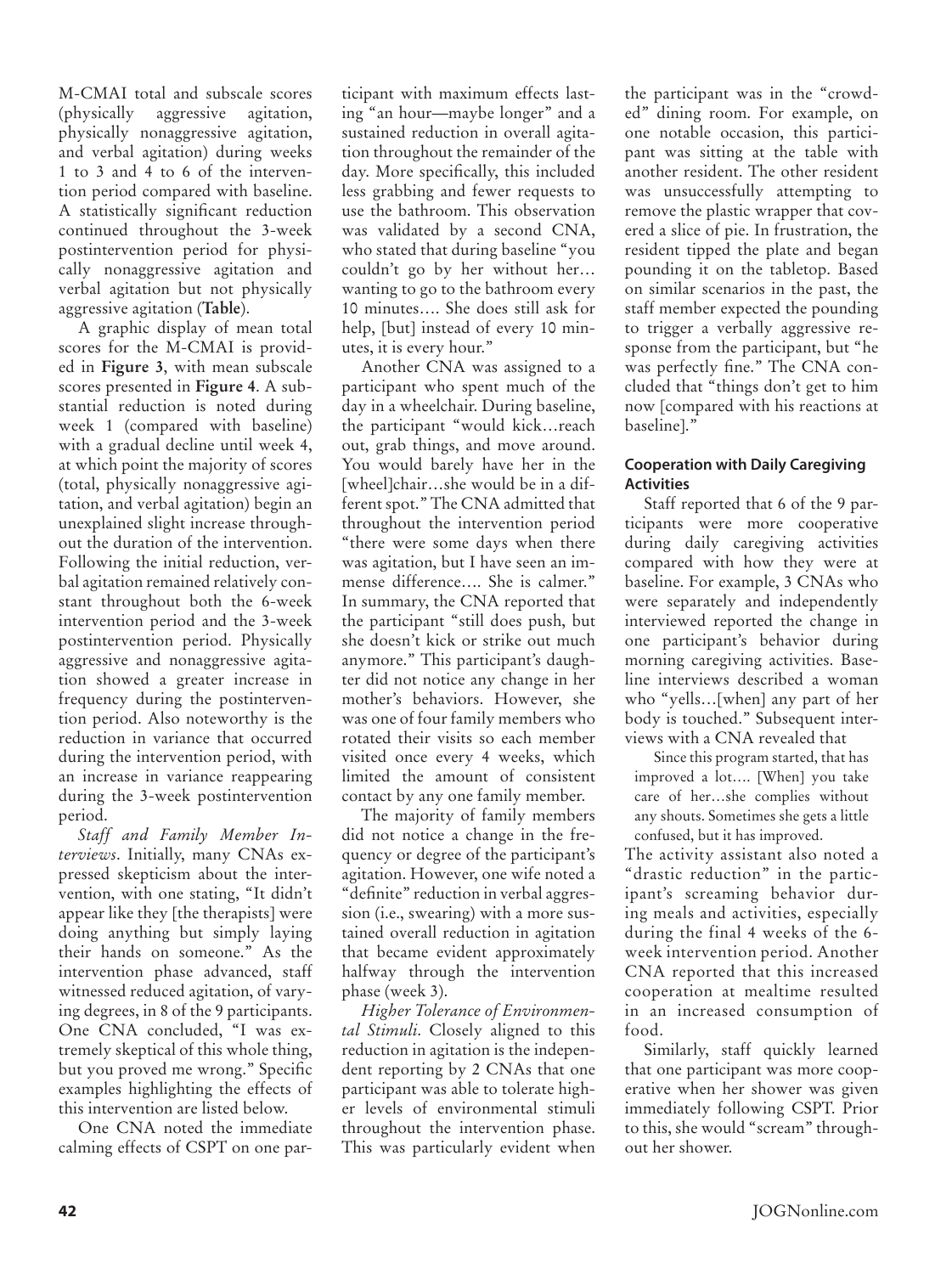Another CNA described a participant as being "more pleasant" compared with his behavior at baseline:

I went to give him a shave and he said, "I am kind of busy, but I'll come get you when I have time. Tell me what your name is." Before, if you would ask him if you could shave him, he would say, "Get the hell out of my room."... He used to wander quite a bit and get lost…. I don't remember the last time he wandered and tried to walk out the front door.

Increased cooperation was evidenced by one participant's improved ability to "follow directions. If you tell her to stand up, she will. [Before] she just wouldn't do it, now she does." Similarly, another participant was reported "to be calmer,…a little easier to approach when doing cares [rather] than scratching [staff]." However, the CNA added that "after the [6-week] intervention [period] stopped...she is starting to swear and curse more."

The activity assistant reported that one participant

historically does not take very well to being fed…. She would hit and slap and guard her mouth with her hand to prevent herself from being fed…. I have noticed during the past several weeks [toward the end of the intervention phase] that [she] has not been fighting during meals, allowing various CNAs to feed her, being cooperative. I have not seen the combativeness. She was a real fighter during meals [prior to the intervention phase].

Another CNA described a participant as being more cooperative:

If he asks to eat and you tell him he already has [eaten], he will accept the fact, whereas before he would say, "No, I didn't eat and I wasn't given anything to eat." He doesn't seem to get agitated as he did. He seems a little bit more patient than he used to be.

#### **Meaningful Interaction**

Staff and family members witnessed an increase in meaningful interaction in 5 of the 9 participants.

# **keypoints**

# **Craniosacral Still Point Technique**

Gerdner, L.A., Hart, L.K., & Zimmerman, M.B. (2008). **Craniosacral Still Point Technique: Exploring Its Effects in Individuals with Dementia.** *Journal of Gerontological Nursing, 34*(3), 36-45.

- 1 The relaxation response induced by implementation of craniosa-cral still point technique (CSPT) may prevent or delay the onset of agitation in individuals with dementia.
- $\boldsymbol{\gamma}$  The purported increase in symmetry and amplitude of the craniosacral rhythm that occurs with CSPT is expected to support the exchange of cerebrospinal fluid in individuals with dementia.
- 3 CSPT protocol was facilitated by allowing flexibility for partici-pants' positioning and therapists' hand placement.
- 4 During the study's intervention phase, participants exhibited a statistically significant and statistically significant reduction in agitation, were more cooperative during caregiving activities, and displayed meaningful interactions with others.

These changes did not become apparent until 3 to 4 weeks following the beginning of the intervention phase. For example, by completion of the intervention phase, one participant was reportedly able to recognize her nameplate at the dinner table, which had not been witnessed previously. The activity assistant noted that during baseline this same participant

would often speak nonsense…but lately [during the intervention phase] her words relate to what is going on in the room. [More specifically,] I was passing out cookies—I thought she was asleep or not paying attention—I passed her up, and she said, "What about me?"

The activity assistant and other staff who witnessed this event were astonished by the participant's verbalization. The activity assistant concluded, "It is not rare to see her speak…but it is rare for her words to make sense…. She usually just has two or three 'pet' phrases that she repeats over and over." This participants's family lived out of state, precluding them from visiting and thus being interviewed.

The CNAs witnessed improved communication in other participants, as reflected in the following statements: "She makes more sense now" and "She talks a little bit more now, like for supper, she will say that she doesn't like this, or she does like it, or it tastes good."

In describing another participant, one CNA said: "At first [during baseline] we couldn't talk to her—she don't talk back…. But now [by completion of the intervention phase] if I talk to her, like when I am trying to get her up…she will talk back." When asked, the CNA described the participant's responses as short answers such as "yes" and "no" or brief phrases.

This participant's husband stated at the onset of the interview, "I have problems understanding her [my wife]. One thing is that my hearing is not too good." He cautiously stated that his wife was "a little bit better in the last 3 weeks [of the intervention phase]." He later commented that he was surprised when she recognized their son and daughter-in-law who visited from Texas, adding that she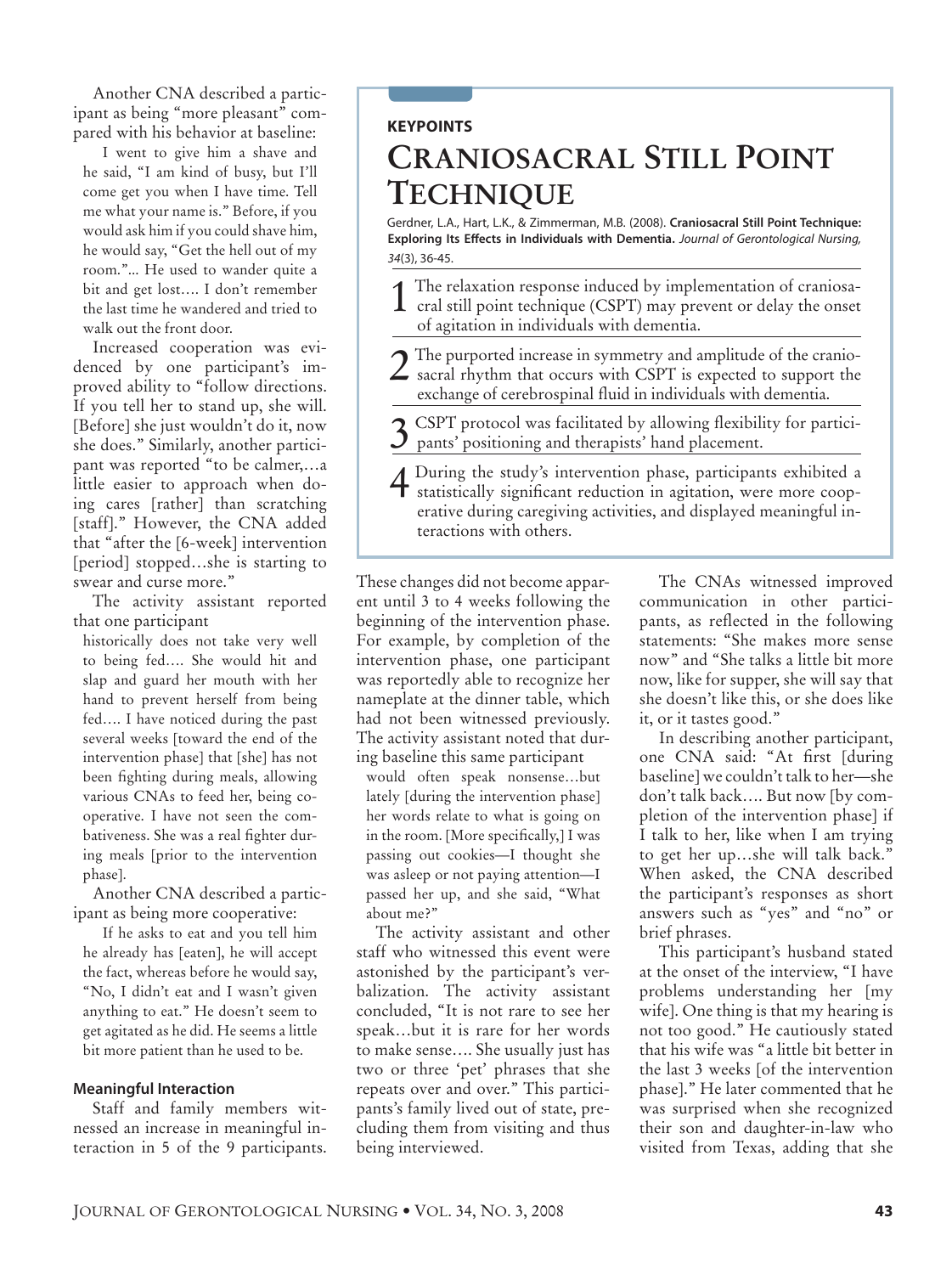"talked more than one syllable at a time, which is unusual." On further exploration, the husband clarified that during this visit his wife actually spoke in phrases. In addition, his grandson (a medical student) visited at the beginning of the intervention phase and reported seeing "some improvement." After further exploration, the husband stated, "When he visited, she recognized him," but would not elaborate. When asked if this was unusual, he said, "It is hard to say; some days she does, some days she doesn't."

In addition to dementia, one male participant had a diagnosis of depression. The CNAs consistently reported an increase in the participant's verbal communication throughout the intervention phase. One CNA stated, "He seems more talkative, joking. He will start a conversation with us. Before, he was more quiet, head down…. This is a shock to us." Prior to the intervention phase, the CNA reported that when the participant did talk to the staff it was only to "swear." A second CNA commented, "What amazes me is that he would never really talk, but now he is like having a conversation, or he will ask a question, or he will strike up a conversation with you." A third CNA reported, "His spirits were a bit higher…. Now, he will laugh and smile while he is talking. He will ask for things now, whereas he wouldn't before."

Similarly, this participant's wife stated that visits with her husband were much more pleasant throughout the intervention period than they had been before. She said, "He is no longer complaining about everything, anything, and everyone." Before, "it was so depressing to visit him, [I] thought, 'Oh, God, why don't you take him?'" She implied that her husband had a more positive outlook on life, as reflected in the following statement he made to her: "I can only do the best I can do." He also told her, "I haven't been talking about dying anymore because that would be hard on the kids." She concluded, "He is thinking a lot about the people around him…[rather] than his problems" and added, "Now he is fun to talk to. I enjoy my visits." These behavioral changes positively affected visits by other family members as well. The participant's wife added that now "the kids enjoy visiting." She quoted their grown daughter as saying, "Dad was in such a good mood, I will take the little kids [grandchildren] there, and see if he wants to go outside." A careful review of the participant's chart indicated there had not been any changes in psychotropic medications (i.e., antidepressant agents) during the 5 months preceding the study, nor had there been any changes during the 12-week data collection period.

# **Barriers and Facilitators**

To explore research question 4, therapists were asked to identify the barriers and facilitators of the implementation of CSPT. The only barrier reported was the infrequent presence of agitation that prevented hands-on implementation. A careful review of the therapists' notes identified five incidents of preexisting agitation that prevented implementation of CSPT.

All therapists described the participants' positive response to the intervention as a facilitator for continuing the protocol. In addition, CSPT allowed flexibility for participants' positioning and therapists' hand placement.

# **Discussion**

This study used a mixed methodology to evaluate the effects of CSPT on individuals with dementia. Qualitative findings provided convergent validity to the quantitative findings and provided clinical significance. In addition, open-ended interviews added breadth and depth to the understanding of the participants' behavioral response to the intervention. Overall, participants were cooperative in receiving CSPT. Despite the CNAs' initial skepticism, by the completion of the study,

all reported witnessing a decrease in agitated behaviors, an increased cooperation with daily caregiving activities, and an increase in meaningful interaction among participants receiving CSPT.

These claims were supported with detailed examples provided during independent interviews. Family members' responses were varied, but this may be attributed to the limited exposure that some had with the participant during the intervention phase. A notable exception included a spouse who identified both a reduction in her husband's verbal aggression and a more pleasant attitude. This perception was validated by her daughter who, after witnessing this change, was looking forward to bringing her young children to visit their grandfather.

However, these positive findings should be viewed with caution because this is the first effort to empirically evaluate the effects of CST (e.g., CSPT) in individuals with dementia. As a pilot study, these findings are limited by a small convenience sample but indicate potential implications for the management of stress and agitation in older adults with dementia. As postulated by Hall and Buckwalter (1987), individuals with dementia have a progressive decline in their stress threshold, resulting in increased levels of anxiety and, without intervention, advancing to agitation. Importantly, cortisol is excreted by the adrenal glands in response to stress. Chronic exposure to toxic levels of cortisol is a primary cause of brain degeneration (Khalsa, 1997). It would seem that individuals with dementia are particularly vulnerable to stress with increased levels of cortisol that may serve to advance the disease process. Future research might include biomarkers, such as salivary cortisol, to further explore the physiological response to CSPT.

To further explore participants' response to CSPT, future research methods could incorporate addi